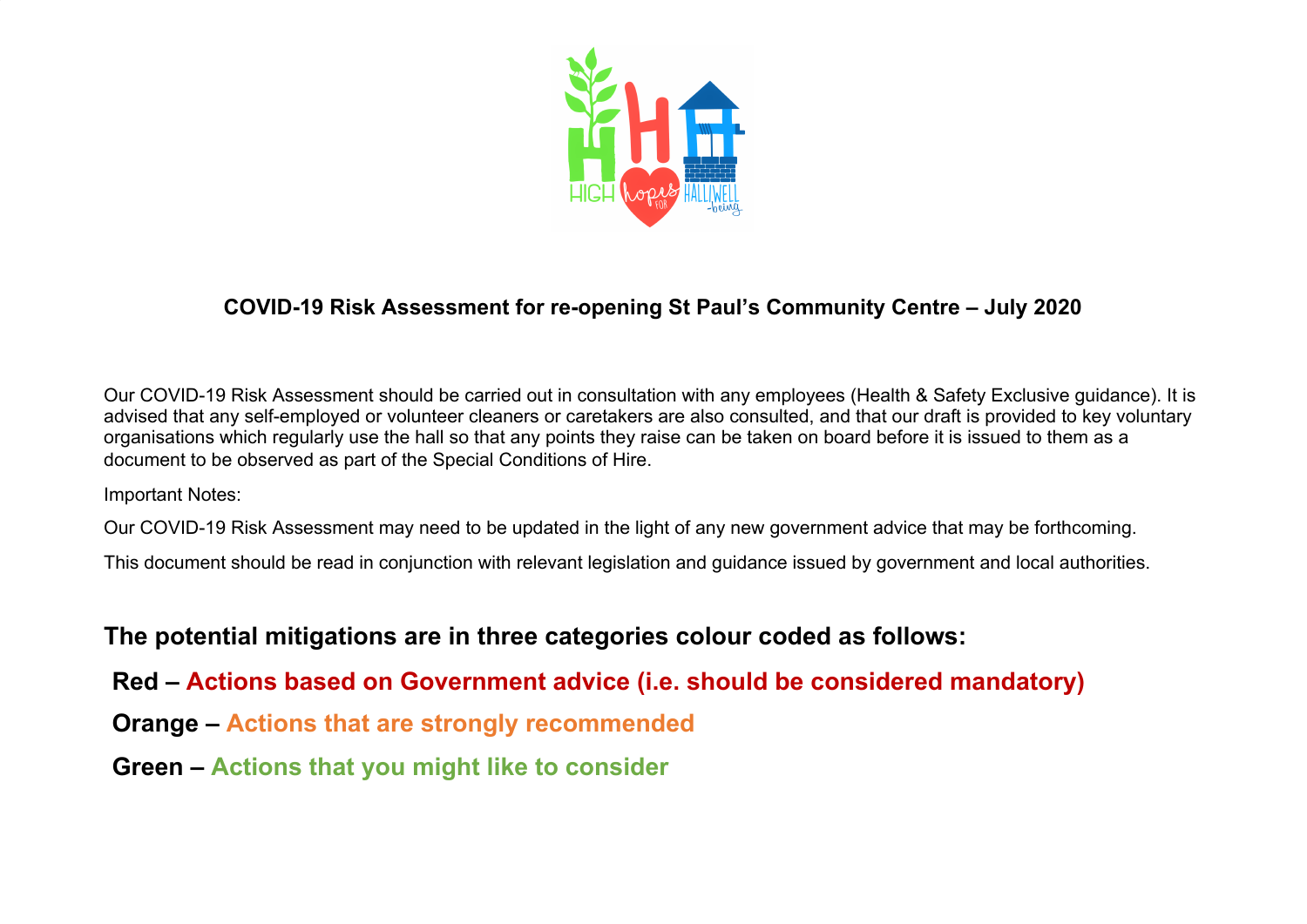

| <b>Area or People at Risk</b>                                                                                                                                             | <b>Risk identified</b>                                                                                                                                                                                                                                              | <b>Actions to take to</b><br>mitigate risk                                                                                                                                                                                                                                                                                                                                                                                                                                                 | <b>Notes</b>                                                                                                                                                                                                                                                                                |
|---------------------------------------------------------------------------------------------------------------------------------------------------------------------------|---------------------------------------------------------------------------------------------------------------------------------------------------------------------------------------------------------------------------------------------------------------------|--------------------------------------------------------------------------------------------------------------------------------------------------------------------------------------------------------------------------------------------------------------------------------------------------------------------------------------------------------------------------------------------------------------------------------------------------------------------------------------------|---------------------------------------------------------------------------------------------------------------------------------------------------------------------------------------------------------------------------------------------------------------------------------------------|
| Staff, contractors, and<br>volunteers - Identify what<br>work activity or situations<br>might cause transmission of<br>the virus and likelihood staff<br>could be exposed | Cleaning surfaces infected<br>by people who may carry<br>the virus.<br>Disposing of rubbish<br>containing tissues and<br>cleaning cloths.<br>Deep cleaning premises if<br>someone falls ill with CV-19<br>on the premises.<br>Occasional<br>Maintenance<br>workers. | <b>Stay at home guidance if</b><br>unwell at entrance and in<br><b>Main Hall. Staff/volunteers</b><br>provided with protective<br>overalls and plastic or<br>rubber gloves. Contractors<br>provide their own.<br><b>Staff/volunteers advised</b><br>to wash outer clothes<br>after cleaning duties.<br>Staff given PPE for use in the<br>event deep cleaning is<br>required.<br><b>Staff to work from home</b><br>when there are no activities<br>to deliver or the building is in<br>use. | Staff/volunteers may need<br>guidance as to cleaning. For<br>example, cloths should be<br>used on light switches and<br>electrical appliances rather<br>than spray disinfectants,<br>rubberised and glued<br>surfaces can become<br>damaged by use of spray<br>disinfectant too frequently. |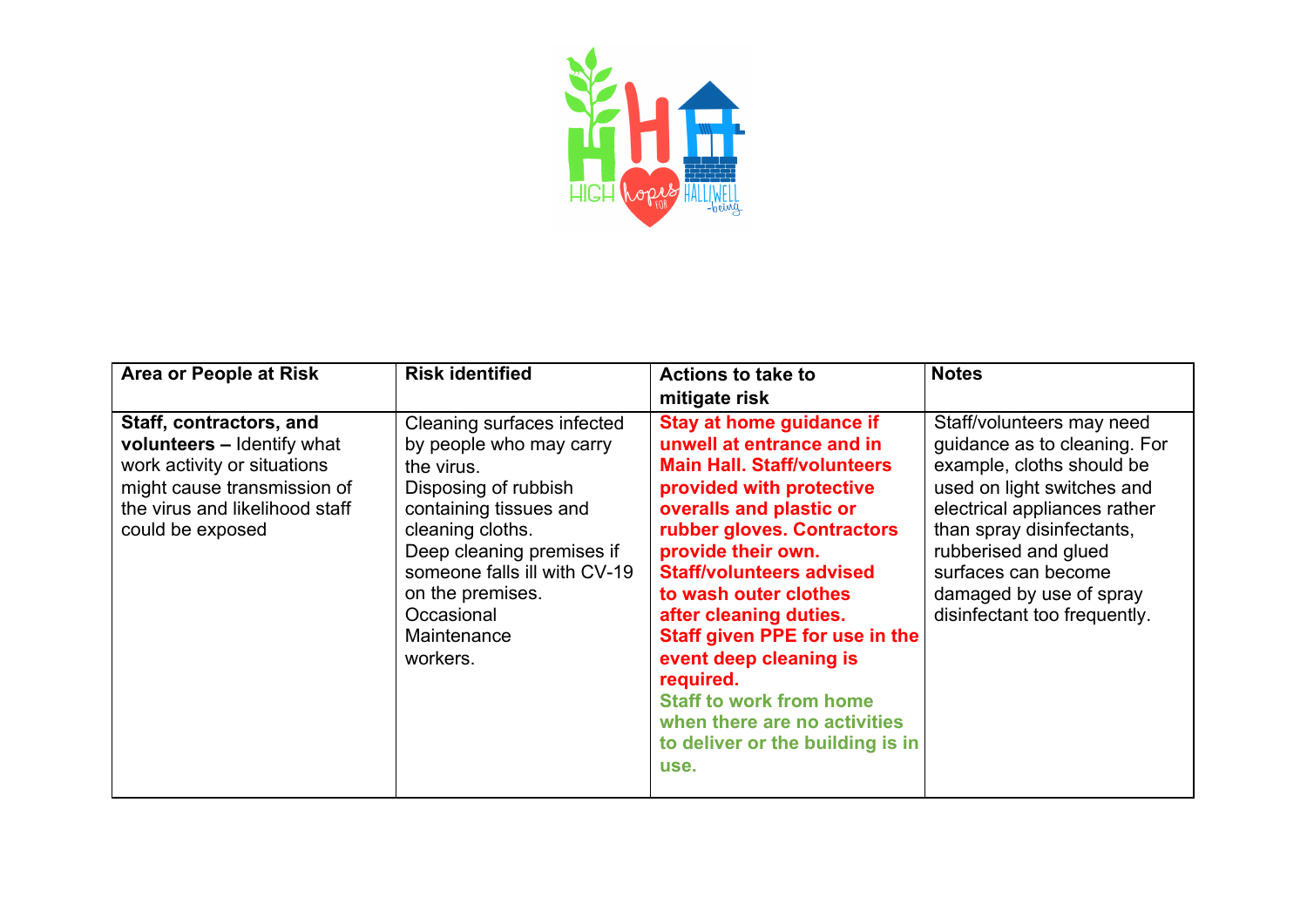

| <b>Staff, contractors and</b>   | Staff/volunteers who are     | <b>Staff in the vulnerable</b>    | Staff and volunteers will need |
|---------------------------------|------------------------------|-----------------------------------|--------------------------------|
| volunteers-think about who      | either extremely vulnerable  | category are advised not          | to be warned immediately if    |
| could be at risk and likelihood | or over 70.                  | to attend work for the time       | someone is tested positive     |
| staff/volunteers could be       | Staff or volunteers carrying | being.                            | for COVID-19 who has been      |
| exposed.                        | out cleaning, caretaking or  | <b>Discuss situation with</b>     | on the premises.               |
|                                 | some internal maintenance    | staff/volunteers over 70 to       | Details of a person's medical  |
|                                 | tasks could be exposed if a  | <b>identify whether provision</b> | condition must be kept         |
|                                 | person carrying the virus    | of protective clothing and        | confidential, unless the       |
|                                 | has entered the premises or  | cleaning surfaces before          | employee/volunteer agrees it   |
|                                 | falls ill.                   | they work is sufficient to        | can be shared.                 |
|                                 |                              | mitigate their risks, or          |                                |
|                                 | Mental stress from           | whether they should cease         |                                |
|                                 | handling the new             | such work for the time            |                                |
|                                 | situation.                   | being.                            | It is important people know    |
|                                 |                              | <b>Provide screen for</b>         | they can raise concerns.       |
|                                 |                              | any reception office.             |                                |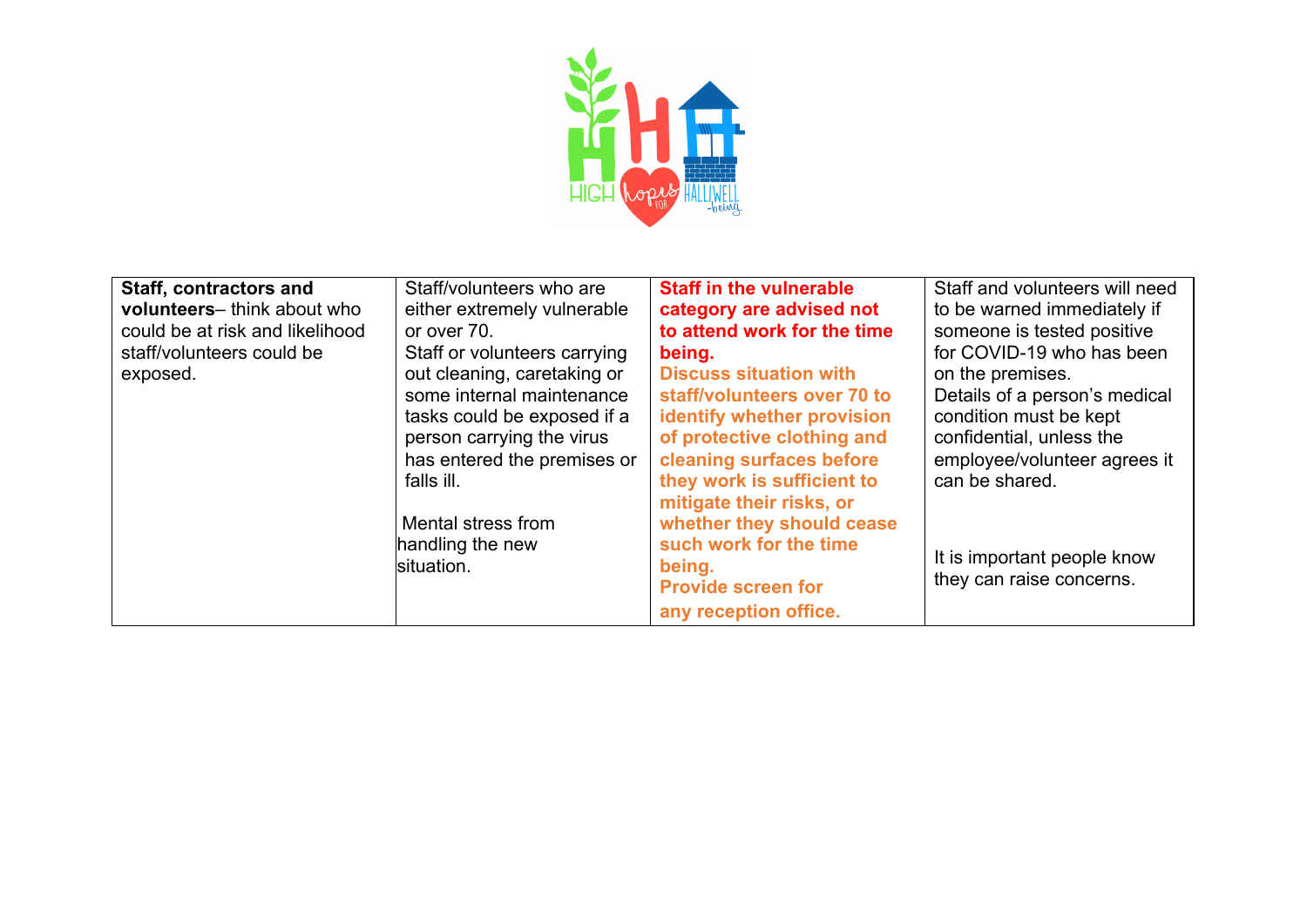

|                       |                                                                                                                         | Talk with staff, trustees and<br>volunteers regularly to see<br>if arrangements are<br>working.                                                                                                                                                                                                                                                     |                                                                                                                                                                                                                                                                         |
|-----------------------|-------------------------------------------------------------------------------------------------------------------------|-----------------------------------------------------------------------------------------------------------------------------------------------------------------------------------------------------------------------------------------------------------------------------------------------------------------------------------------------------|-------------------------------------------------------------------------------------------------------------------------------------------------------------------------------------------------------------------------------------------------------------------------|
| <b>Exterior areas</b> | Social distancing is not<br>observed as people<br>congregate before entering<br>premises.<br>People drop tissues/litter | <b>Mark out 2metre waiting</b><br>area outside all potential<br>entrances and exits with<br>tape to encourage care<br>when queueing to enter or<br>left by the side gate.<br><b>Staff/Volunteers asked to</b><br>check area outside doors<br>for rubbish which might be<br>contaminated, e.g. tissues.<br><b>Wear plastic gloves</b><br>and remove. | Transitory lapses in social<br>distancing in outside areas<br>are less risky, the main risk<br>is likely to be where people<br>congregate or for vulnerable<br>people.<br>Ordinary litter collection<br>arrangements can remain<br>in place. Provide plastic<br>gloves. |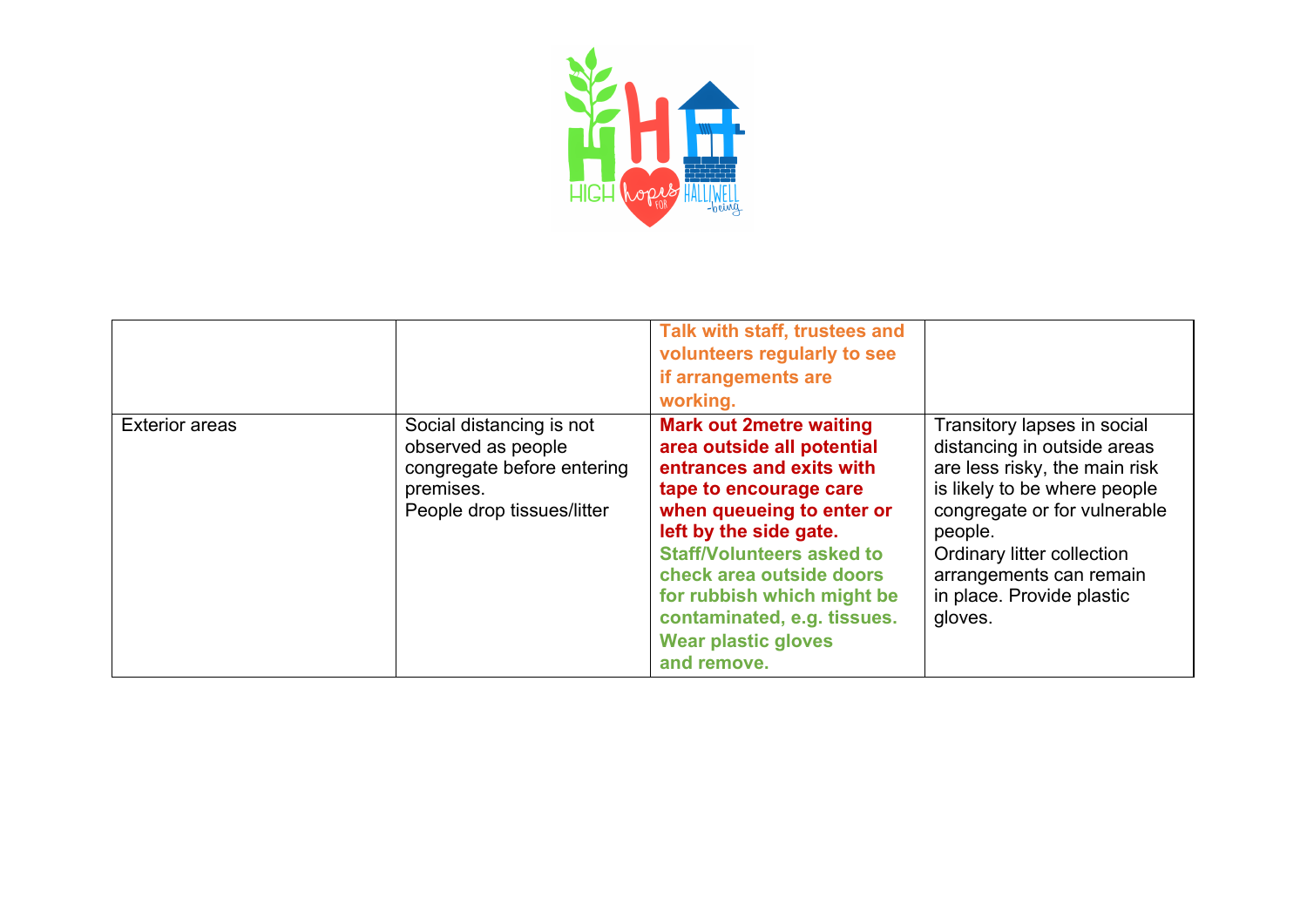

| Entrance hall/lobby/corridors | Possible "pinch points" and<br>busy areas where risk is<br>social distancing is not<br>observed in a confined<br>area.<br>Door handles, light<br>switches in frequent use. | Identify "pinch points" and<br>busy areas. Consider<br>marking out 2 metre spacing<br>in entrance area and near<br>toilets. Create one- way<br>system and provide<br>signage.<br>handles<br>Door<br>and<br>light switches to be<br>cleaned regularly.<br><b>Hand</b><br>sanitiser<br>to<br><b>be</b> | Hand sanitiser needs to<br>be checked daily.<br>Provide more bins, in<br>entrance hall, each meeting<br>room. Empty regularly.<br>Keep the main door and the<br>door leading into the main<br>hall open when providing<br>activities to prevent<br>contamination. |
|-------------------------------|----------------------------------------------------------------------------------------------------------------------------------------------------------------------------|------------------------------------------------------------------------------------------------------------------------------------------------------------------------------------------------------------------------------------------------------------------------------------------------------|-------------------------------------------------------------------------------------------------------------------------------------------------------------------------------------------------------------------------------------------------------------------|
|                               |                                                                                                                                                                            | provided by Community<br>Centre.                                                                                                                                                                                                                                                                     |                                                                                                                                                                                                                                                                   |
| Signing in station            | Risk of multiple use of<br>pen/s when signing in.<br>Staff/volunteers and service<br>users touching signing in<br>sheets.                                                  | <b>Staff use their own pens to</b><br>sign in.<br>A member of staff or a<br>volunteer to sign people in<br>the main hall. All details to<br>be taken due to track and<br>trace.                                                                                                                      |                                                                                                                                                                                                                                                                   |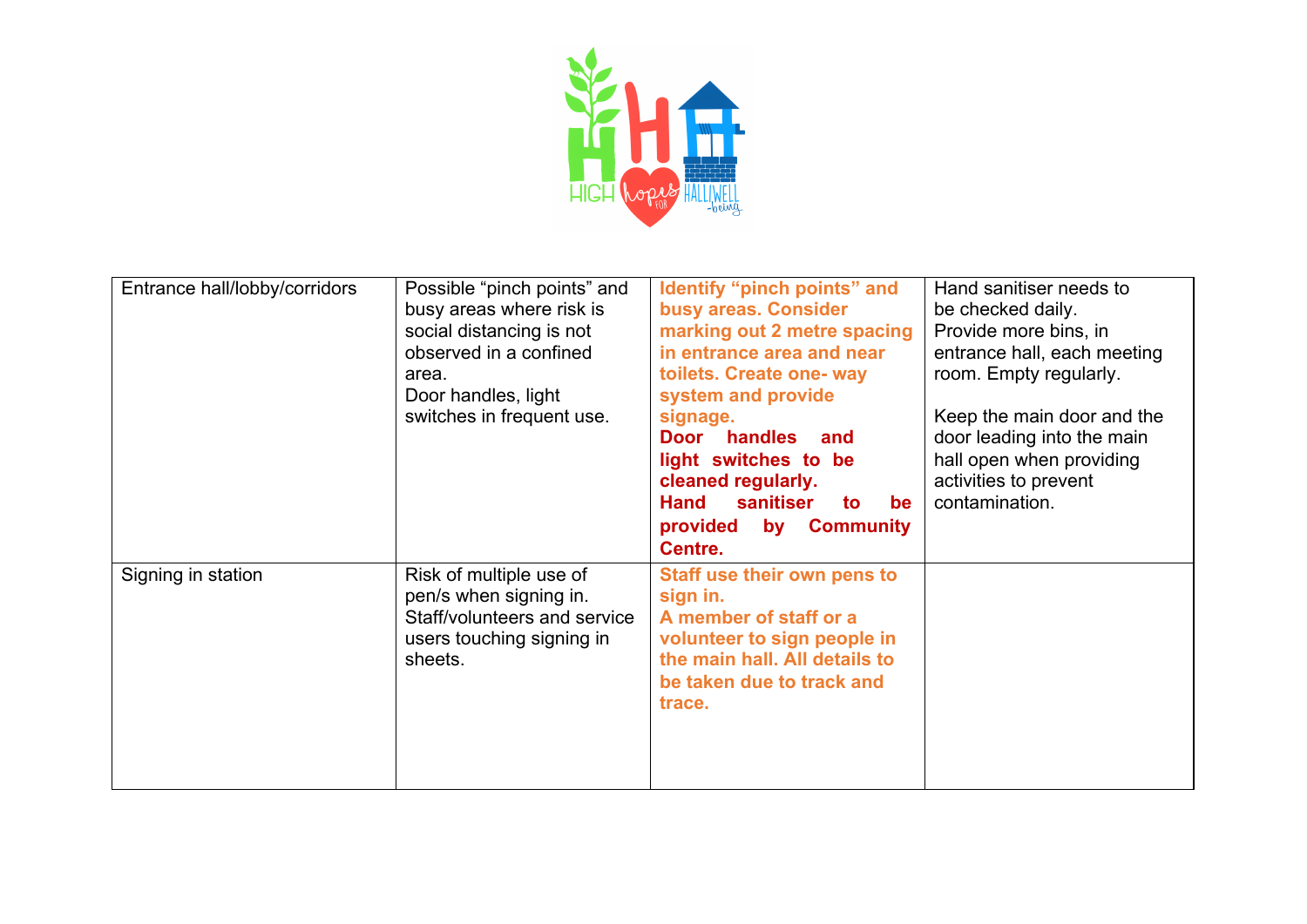

| Main Hall | light<br>Door<br>handles,  | Door handles, light               | Consider keeping the blinds |
|-----------|----------------------------|-----------------------------------|-----------------------------|
|           | switches, window catches,  | switches, window catches,         | on the windows up and have  |
|           | tables, chair backs and    | tables, chairs, and other         | signage to state do not     |
|           |                            |                                   |                             |
|           | arms.                      | equipment used to be              | touch, and any other items  |
|           | Soft furnishings which     | cleaned by HHH                    | which are more difficult to |
|           | cannot be readily cleaned  | before use or by                  | clean and likely to be      |
|           | between use.               | <b>Social distancing guidance</b> | touched by the public.      |
|           | Projection equipment.      | to be observed by hirers in       | Provide hand sanitiser.     |
|           | Screen. Window curtains or | arranging their activities.       |                             |
|           | blinds Commemorative       | <b>Hirers to be encouraged</b>    |                             |
|           | photos, displays.          |                                   |                             |
|           |                            | to wash hands regularly.          |                             |
|           | Social distancing to be    |                                   |                             |
|           | observed                   | <b>Consider marking out 2</b>     |                             |
|           |                            | metre distancing in the           |                             |
|           |                            | hall between tables.              |                             |
|           |                            | To keep the air flowing           |                             |
|           |                            | keep the main front door          |                             |
|           |                            | open and the doors to the         |                             |
|           |                            | yard open, if the weather         |                             |
|           |                            |                                   |                             |
|           |                            | permits.                          |                             |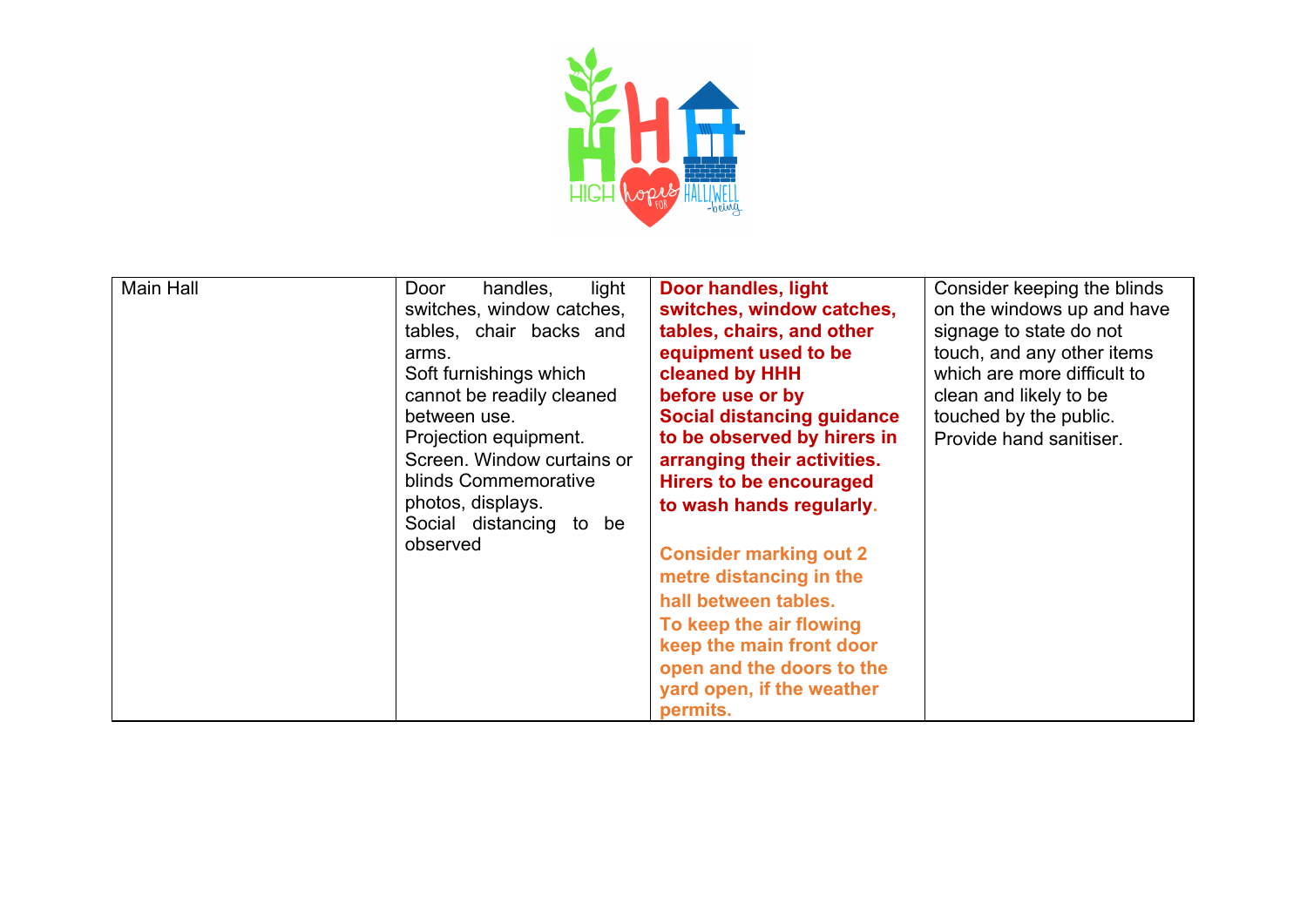

| Upholstered seating | Virus may remain on<br>fabric. Cannot readily be<br>cleaned between use.<br>Frequent cleaning would<br>damage fabric. Metal parts<br>can be cleaned and are<br>more likely to be touched<br>when moving them, ie<br>more frequently. | <b>Cushioned chairs with</b><br>arms are reserved only for<br>those who need them by<br>reason of infirmity and who<br>have been socially<br>isolating themselves.<br><b>Avoid anyone else</b><br>touching them unless<br>wearing plastic gloves.<br><b>Clean metal/plastic parts</b><br>regularly touched. Rotate<br>use of upholstered chairs.<br>Ask those moving them to |  |
|---------------------|--------------------------------------------------------------------------------------------------------------------------------------------------------------------------------------------------------------------------------------|------------------------------------------------------------------------------------------------------------------------------------------------------------------------------------------------------------------------------------------------------------------------------------------------------------------------------------------------------------------------------|--|
|                     |                                                                                                                                                                                                                                      | wear plastic gloves.                                                                                                                                                                                                                                                                                                                                                         |  |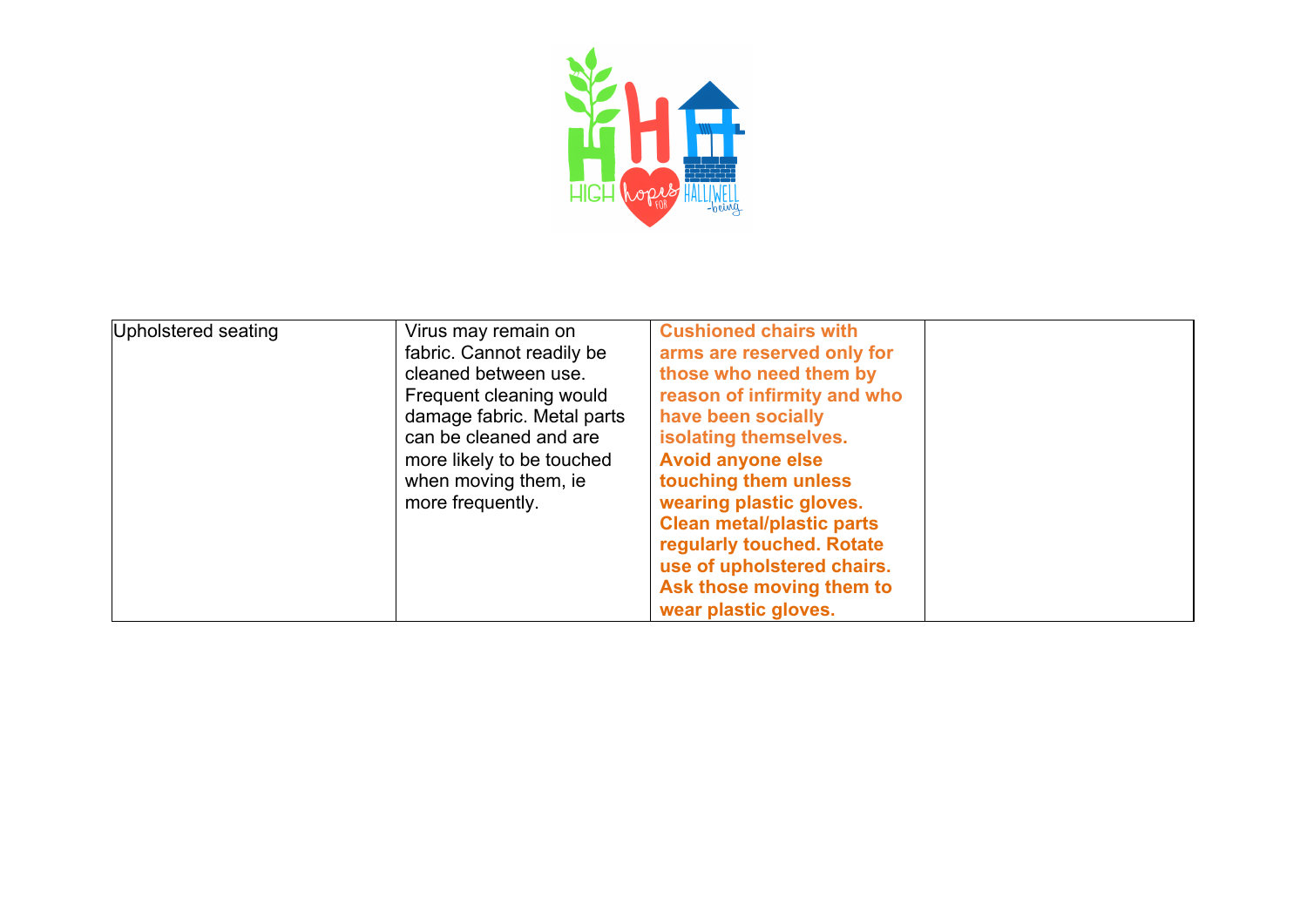

| Small meeting rooms and offices | Social distancing more<br>difficult in smaller areas<br>Door and window<br>handles Light switches<br>Tables, chair backs and<br>arms. Copier, laminator,<br>shredder. Floors with<br>carpet tiles less easily<br>cleaned. | <b>Recommend hirers hire</b><br>larger meeting spaces and<br>avoid use of small rooms,<br>other than as offices.<br><b>Surfaces and equipment to</b><br>be cleaned by hirers before<br>use or by Staff<br><b>Rooms with carpeted</b><br>floors not hired for keep fit<br>type classes.<br>Wipe shared copier etc.             | Consider closing, only hiring<br>when main hall is not in use<br>or as possible overflow for<br>activities when more attend<br>than expected.<br>The meeting room could be<br>used for 1 to 1 sessions or an<br>overflow from the offices that<br>HHH, HBS and HAFWAY use<br>if all staff are in.<br>Staff work on a rota basis for<br>using offices and activities. |
|---------------------------------|---------------------------------------------------------------------------------------------------------------------------------------------------------------------------------------------------------------------------|-------------------------------------------------------------------------------------------------------------------------------------------------------------------------------------------------------------------------------------------------------------------------------------------------------------------------------|----------------------------------------------------------------------------------------------------------------------------------------------------------------------------------------------------------------------------------------------------------------------------------------------------------------------------------------------------------------------|
| Kitchen                         | Social distancing more<br>difficult Door and window<br>handles Light switches<br>Working surfaces, sinks<br>Cupboard/drawer<br>handles. Fridge/freezer<br>Crockery/cutlery<br>Kettle/hot water boiler<br>Cooker/Microwave | Hirers are asked to control<br>numbers using kitchen to<br>ensure social distancing,<br>especially for those over 70.<br><b>Hirers to clean all areas</b><br>likely to be used before use,<br>wash, dry and stow crockery<br>and cutlery after use.<br><b>Hirers to bring own</b><br>tea towels.<br>Hand sanitiser, soap, and | Cleaning materials to be<br>made available in clearly<br>identified location, eg a box<br>on one of the kitchen<br>surfaces, regularly checked<br>and re-stocked, as<br>necessary.<br>Consider closing kitchen if<br>not required or restricting<br>access.<br>Have a NO ENTRY sign                                                                                  |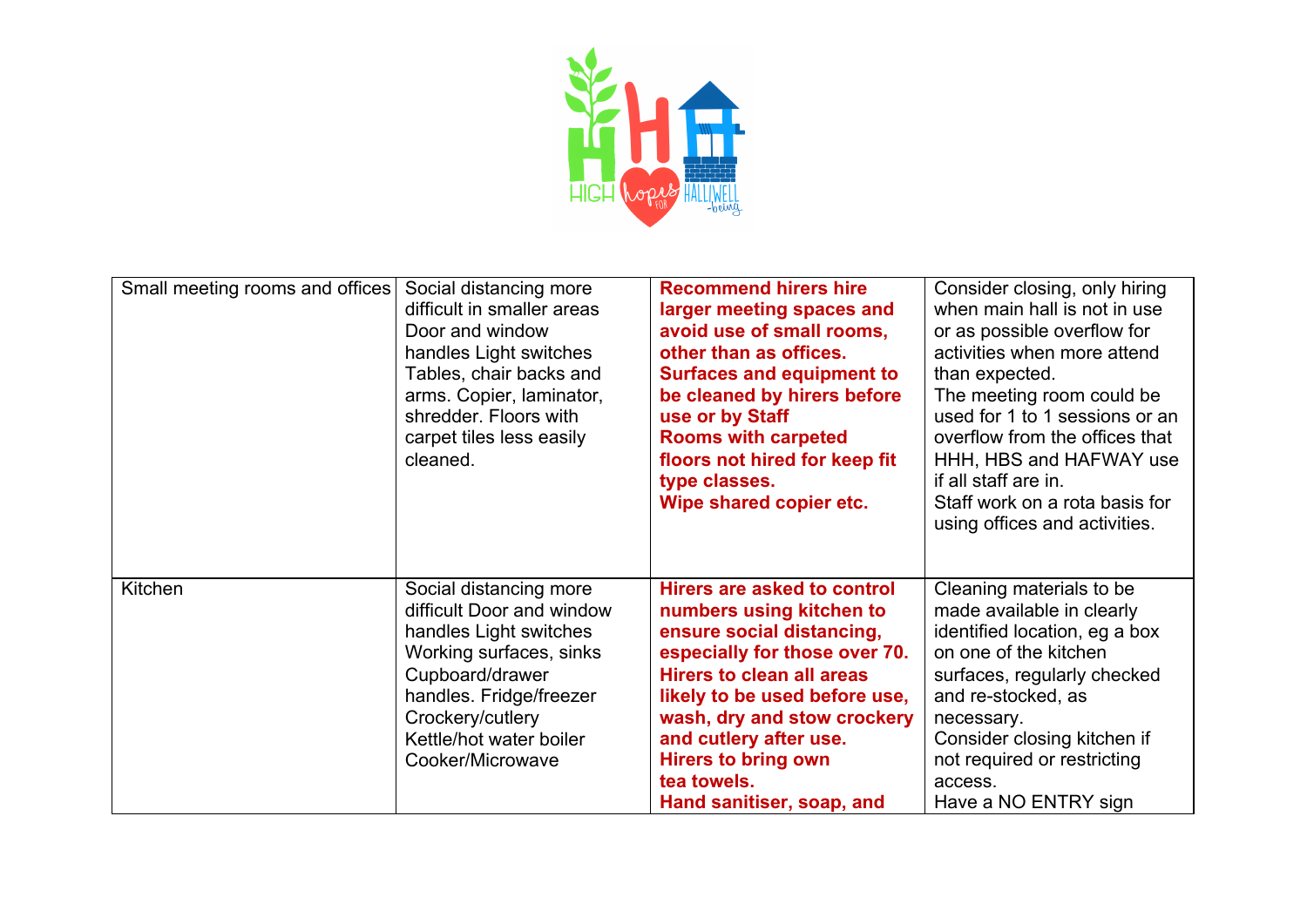

| paper towels to be<br>provided.<br><b>Consider encouraging</b><br>hirers to bring their own<br><b>Food and Drink for the time</b> | near the kitchen door. |
|-----------------------------------------------------------------------------------------------------------------------------------|------------------------|
| being.<br>Only 2 staff in the kitchen at<br>1 time. To clean areas<br>before and after use.                                       |                        |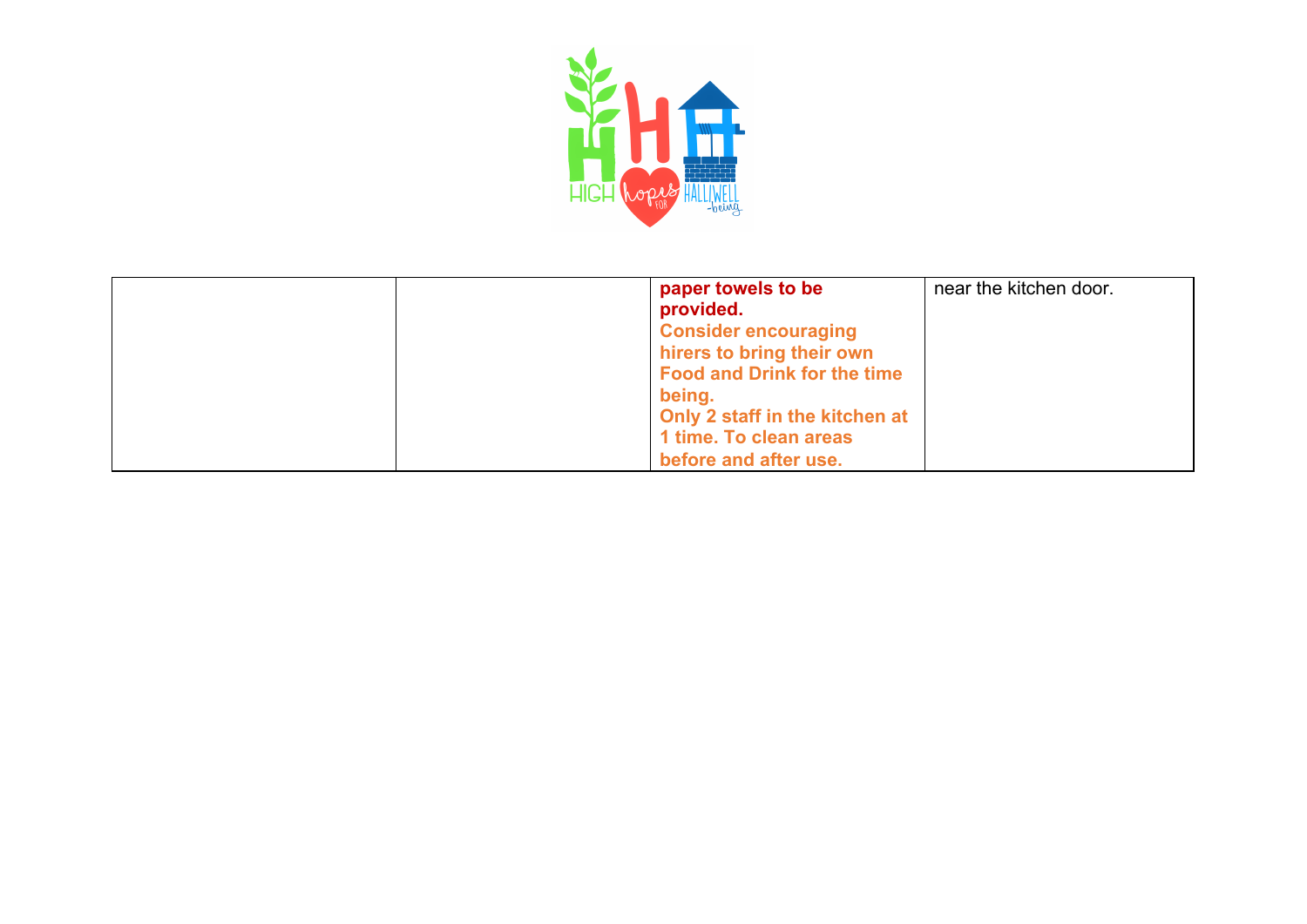

| Store cupboards, storage room, | Social distancing more        | <b>Decide whether hall</b>       | Consider whether re-            |
|--------------------------------|-------------------------------|----------------------------------|---------------------------------|
| shed and summer house          | difficult Door handles in use | cleaner cleans or hirer to       | arrangement or additional       |
| (furniture/equipment)          | and light switches.           | clean equipment required         | trolleys will facilitate social |
|                                | Equipment needing to be       | before use. Hirer to control     | distancing.                     |
|                                | moved not normally in use     | accessing and stowing            |                                 |
|                                |                               | equipment to encourage           | Set up the room for activities  |
|                                |                               | social distancing.               | and use the same tables and     |
|                                |                               | <b>Public access unlikely to</b> | chairs, so less use of the      |
|                                |                               | be required. Cleaner to          | storage cupboard.               |
|                                |                               | decide frequency of              |                                 |
|                                |                               | cleaning.                        | Each organisation has their own |
|                                |                               |                                  | store cupboard, 1 staff member  |
|                                |                               |                                  | to be in charge of their own    |
|                                |                               |                                  | store cupboard.                 |
|                                |                               |                                  |                                 |
|                                |                               |                                  | Shed and summer house not in    |
|                                |                               |                                  | use now. (revise this once in   |
|                                |                               |                                  | use)                            |
|                                |                               |                                  |                                 |
|                                |                               |                                  |                                 |
|                                |                               |                                  |                                 |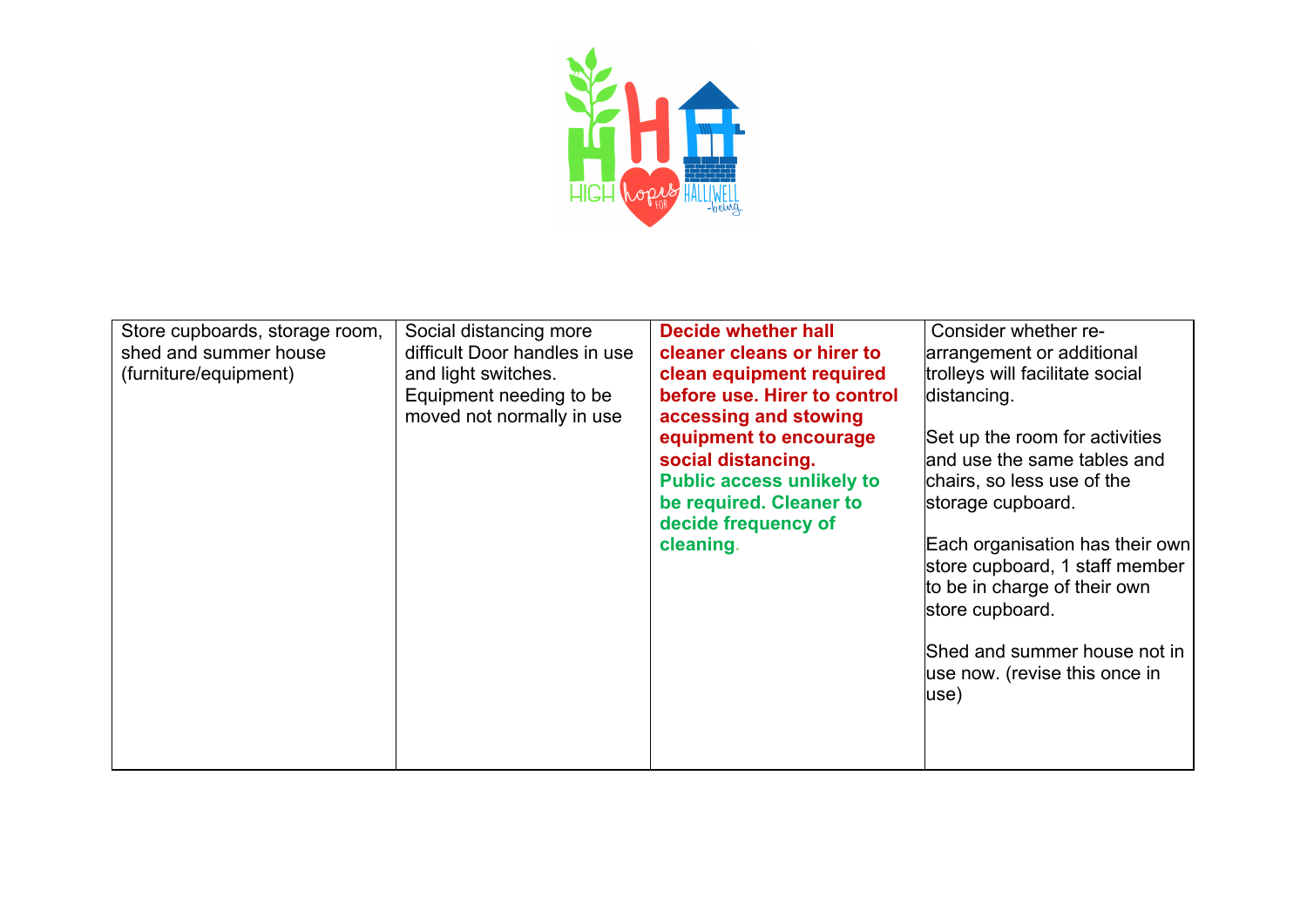

| <b>Indoor Toilets</b> | Social distancing difficult.<br>Surfaces in frequent use<br>= door handles, light<br>switches, basins, toilet<br>handles, seats etc.<br>Baby changing and<br>vanity surfaces,<br>mirrors. | <b>Hirer to control numbers</b><br>accessing toilets at one<br>time, with attention to more<br>vulnerable users.<br>Hirer to clean all surfaces<br>etc before public arrive<br>unless staff have<br>precleaned out of hours.<br><b>Consider</b><br>engaged/vacant signage<br>and posters to<br>encourage 20 second<br>hand washing.<br>Have the use of the disabled<br>toilet and 1 other toilet in use. | Ensure soap, paper towels,<br>tissues and toilet paper are<br>regularly replenished, and<br>hirer knows where to access<br>for re-stocking if needed.<br>Bins to be emptied daily or<br>after each activity. Take lids<br>off swing bins so that people<br>are less likely to touch the<br>bin.<br>Keep door open to the 2<br>main toilets to lessen<br>contamination on door<br>handles. |
|-----------------------|-------------------------------------------------------------------------------------------------------------------------------------------------------------------------------------------|----------------------------------------------------------------------------------------------------------------------------------------------------------------------------------------------------------------------------------------------------------------------------------------------------------------------------------------------------------------------------------------------------------|-------------------------------------------------------------------------------------------------------------------------------------------------------------------------------------------------------------------------------------------------------------------------------------------------------------------------------------------------------------------------------------------|
|-----------------------|-------------------------------------------------------------------------------------------------------------------------------------------------------------------------------------------|----------------------------------------------------------------------------------------------------------------------------------------------------------------------------------------------------------------------------------------------------------------------------------------------------------------------------------------------------------------------------------------------------------|-------------------------------------------------------------------------------------------------------------------------------------------------------------------------------------------------------------------------------------------------------------------------------------------------------------------------------------------------------------------------------------------|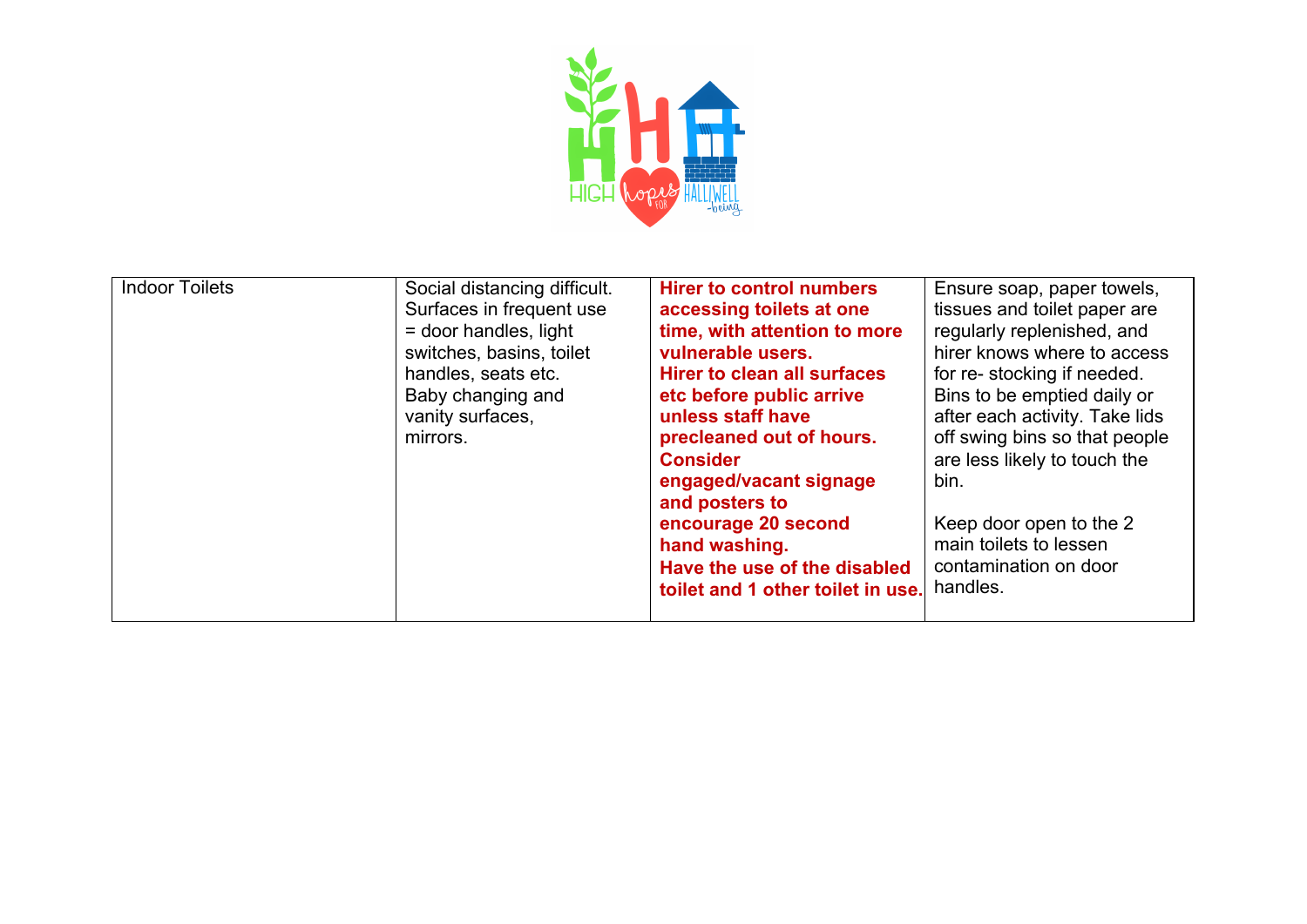

| Activities-service     | People meeting more       | <b>For activities arrange</b>  | 1 activity per day once the     |
|------------------------|---------------------------|--------------------------------|---------------------------------|
| users/staff/volunteers | than 1 other house.       | bubbles of the same people     | centre has been up and          |
|                        |                           | to attend their session each   | running. Close on a Thursday    |
|                        | More than 1               | time.                          | so that gives 72 hours break    |
|                        | activity\session per day, | <b>For activities have</b>     | from people using the           |
|                        | entering and exiting the  | appointment only times so      | building.                       |
|                        | building                  | that people cannot enter the   |                                 |
|                        |                           | building while there is        | Once HAFWAY are back in         |
|                        |                           | session taking place. Have     | will do a deep clean on the     |
|                        |                           | signage outside stating this   | Thursday. HAFWAY and            |
|                        |                           | and explain to service users   | HBS to clean after each         |
|                        |                           | that they cannot turn up       | activity.                       |
|                        |                           | early for their session and if |                                 |
|                        |                           | late they will still only have | Once there are more than 1      |
|                        |                           | their allotted finishing time. | activity per day have a         |
|                        |                           | Keep the doors open            | one-way system where            |
|                        |                           | leading into the main hall.    | people leave via the side       |
|                        |                           |                                | gate in the yard. For people    |
|                        |                           | Leave 30-60 mins between       | with walking                    |
|                        |                           | activities so that people can  | difficulties/scooters etc we    |
|                        |                           | exit via the front door        | will organise safe exit through |
|                        |                           | (leaving doors open) and       | the front door or have time     |
|                        |                           | have a chance to clean the     | between activities/sessions.    |
|                        |                           | <b>Community Centre.</b>       |                                 |
|                        |                           |                                |                                 |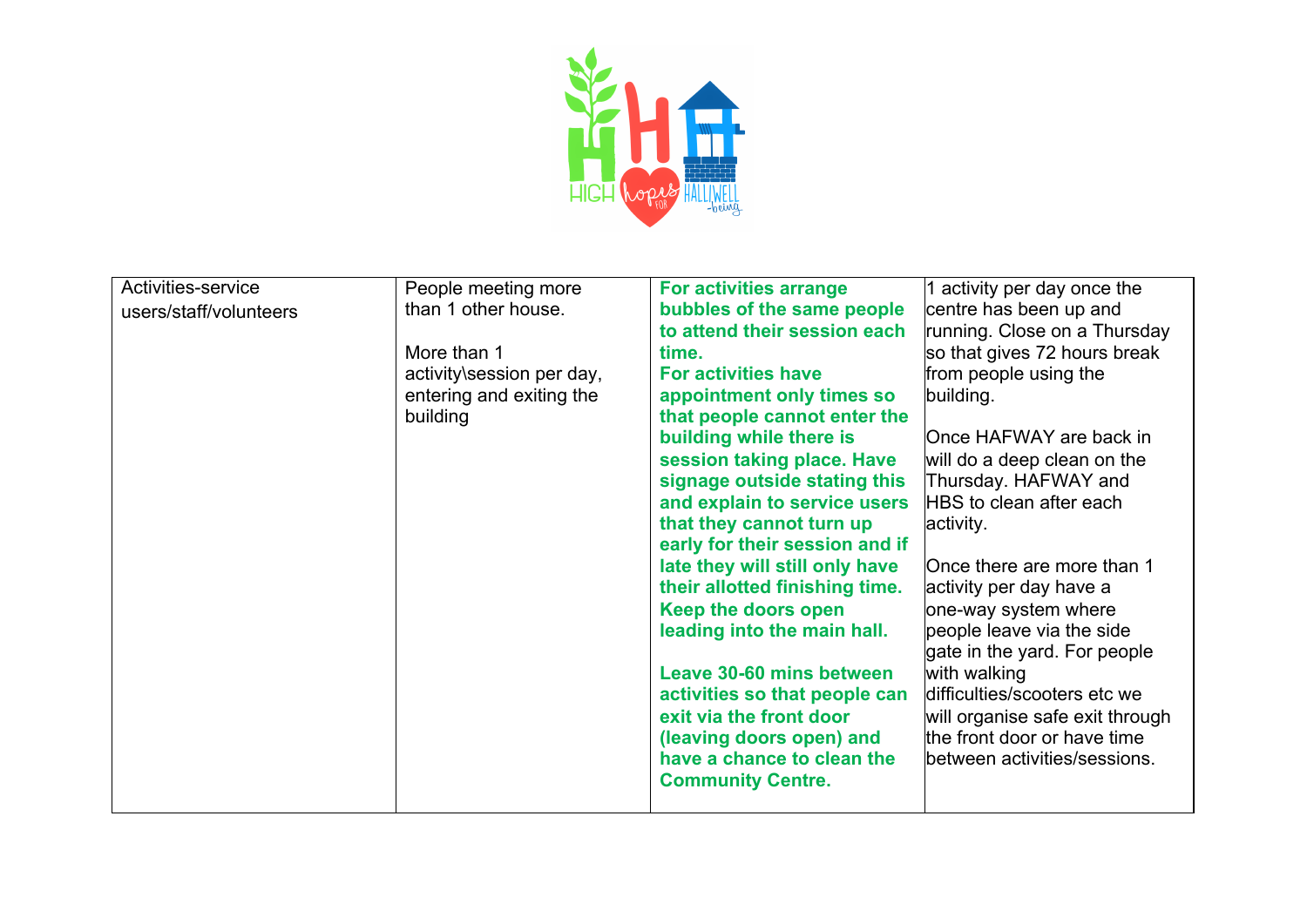